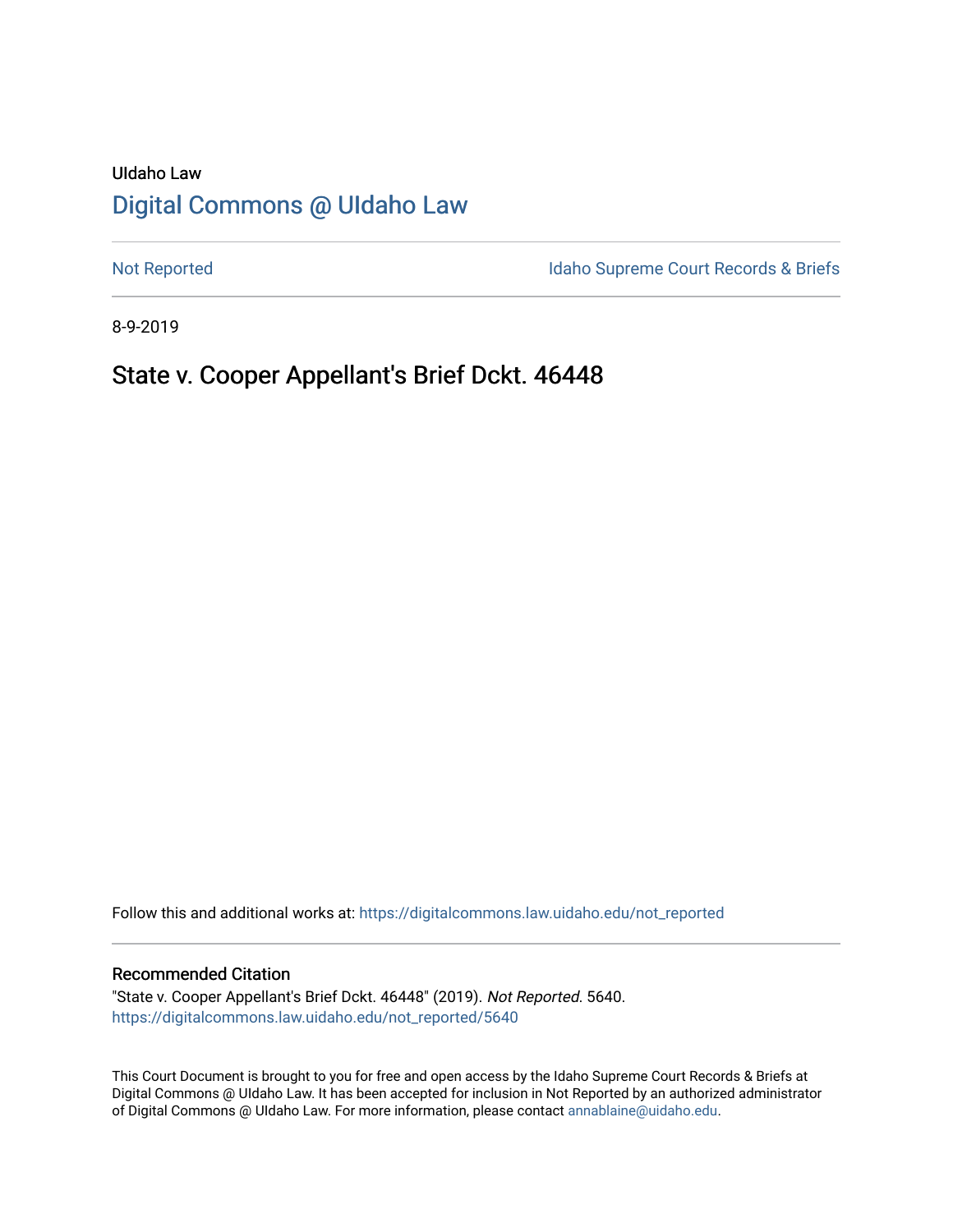Electronically Filed 8/9/2019 10:38 **AM**  Idaho Supreme Court Karel Lehrman, Clerk of the Court By: Brad Thies, Deputy Clerk

ERIC D. FREDERICKSEN State Appellate Public Defender I.S.B. #6555

BEN P. MCGREEVY Deputy State Appellate Public Defender **I.S.B.** #8712 322 E. Front Street, Suite 570 Boise, Idaho 83702 Phone: (208) 334-2712 Fax: (208) 334-2985 E-mail: documents@sapd.state.id. us

## IN THE SUPREME COURT OF THE STATE OF IDAHO

| STATE OF IDAHO,          |                                   |
|--------------------------|-----------------------------------|
|                          | NO. 46448-2018                    |
| Plaintiff-Respondent,    | TWIN FALLS COUNTY NO. CR42-18-604 |
| V.                       |                                   |
|                          |                                   |
| STACEY GERARD COOPER II, | <b>APPELLANT'S BRIEF</b>          |
|                          |                                   |
| Defendant-Appellant.     |                                   |
|                          |                                   |

## STATEMENT OF THE CASE

### Nature of the Case

Following a jury trial, the jury found Stacey Gerard Cooper II guilty of felony possession of a controlled substance (marijuana) with the intent to deliver. The district court imposed a unified sentence of five years, with one year fixed, to be served consecutively to the sentence in a separate case. On appeal, Mr. Cooper asserts the district court abused its discretion when it imposed his sentence.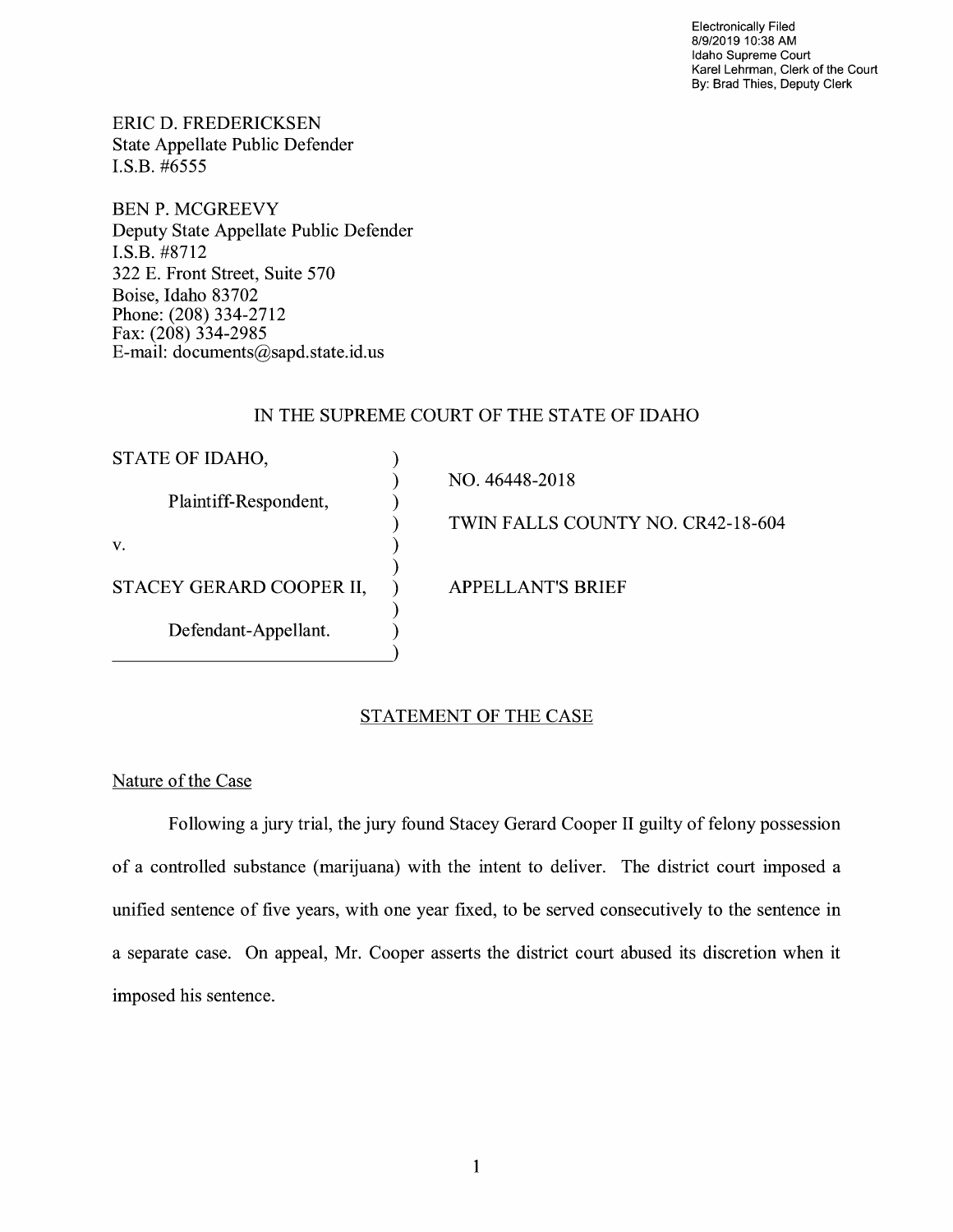#### Statement of the Facts & Course of Proceedings

The State charged Mr. Cooper by Information with possession of a controlled substance (marijuana) with the intent to deliver, felony, I.C.  $\frac{8}{37-2732(a)(1)(B)}$ . (R., pp.17-19.) Mr. Cooper entered a not guilty plea.  $(R., p.20.)$ 

During Mr. Cooper's jury trial, Probation and Parole Officer Kathy Felder testified that she had been supervising Mr. Cooper, and she had attempted to perform a house check on him at an apartment in Twin Falls. (Tr.  $8/1/18$ , p.100, L.15 - p.101, L.23.) A female voice answered her knock on the door, and Officer Felder called for backup while waiting several minutes before the female opened the door. *(See* Tr. 8/1/18, p.102, L.5 - p.103, L.22.) Mr. Cooper and two other persons were in the apartment, and Officer Felder testified she saw him move a towel to cover something up on the floor. *(See* Tr. 8/1/18, p.103, L.23 - p.106, L.6.)

Officer Justin Cyr with the Twin Falls Police Department indicated he responded to Officer Felder's call for assistance. *(See* Tr. 8/1/18, p.113, L.2 - p.115, L.13.) Officer Cyr testified he looked under the towel and found a box for a digital scale, with nothing inside. (Tr. 8/1/18, p.117, L.15 - p.118, L.3.) He searched the residence and Mr. Cooper's car, and inside the car he found numerous small clear plastic baggies and sandwich bags, including a sandwich bag with one of the corners ripped off.  $(Tr. 8/1/18, p.118, Ls.4-19)$ . Above the center console of the car, Officer Cyr found two pictures of Jesus Malverde, who the officer described as the patron saint of narco traffickers. (Tr.  $8/1/18$ , p.119, L.16 – p.120, L.10.) Inside the bedroom of the apartment, Officer Cyr found about \$400. (Tr. 8/1/18, p.121, Ls.10-19.) He also found more money on Mr. Cooper's person, for a total sum of about \$516. (Tr. 8/1/18, p.122, Ls.7-14.)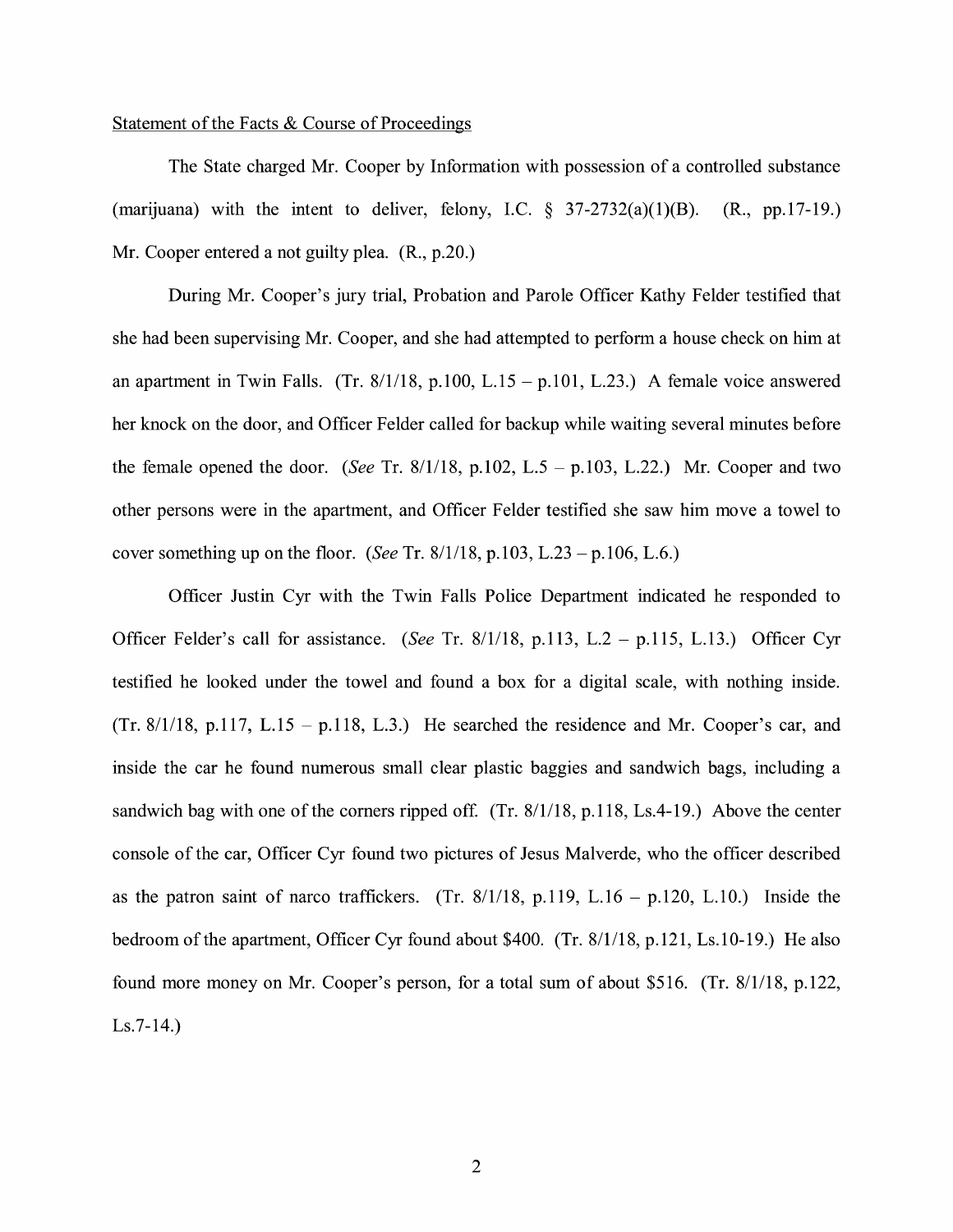Officer Cyr then testified: "Underneath the sink, I located a heat-sealed Ziploc[] bag that had been opened. Inside this heat-sealed Ziploc<sup>[]</sup> bag was wax paper. Inside of this wax paper was a brown tar substance that I recognized to be drugs." (Tr.  $8/1/18$ , p.122, L.18 – p.123, L.1.) The officer found the digital scale next to the substance. (Tr. 8/1/18, p.123, Ls.13-15.) He recognized the substance as "butane heated oil, BHO butter," an oil extracted from marijuana using butane. (Tr. 8/1/18, p.123, Ls.8-12, 18-22.) The substance was also known as "shatter." (Tr. 8/1/18, p.124, Ls.18-20.) Officer Cyr testified that he usually saw shatter in amounts under a gram when he seized marijuana, and the amount of shatter was unusual. (Tr. 8/1/18, p.134, L.24 – p.135, L.21.) When the officer questioned Mr. Cooper about the marijuana, Mr. Cooper said it belonged to him and was for personal use. (Tr.  $8/1/18$ , p.136, L.15 – p.137, L.10.)

Scott Hellstrom, a forensic scientist with the Idaho State Police, testified the substance contained marijuana. (*See* Tr. 8/1/18, p.182, Ls.10-22.) On cross-examination, he confirmed that the total weight of the substance was 22.23 grams. (*See* Tr. 8/1/18, p.184, L.22 – p.185, L.25.)

Mr. Cooper's mother testified for the defense that Mr. Cooper had identified with the Hispanic community in Jerome when he was younger, and Jesus Malverde had been a symbol of good luck among Mr. Cooper's male adult role models. (*See* Tr. 8/1/18, p.204, L.12 – p.205, L.13.) Mr. Cooper's mother also testified that she had provided Mr. Cooper with \$1,500 the weekend before his arrest, and he used \$800 of that to pay the rent and deposit for the apartment. (*See* Tr. 8/1/18, p.211, L.3 – p.212, L.10.) However, the prosecutor's office had filed a claim to forfeit the \$516 found at the scene. (*See* Tr. 8/1/18, p.225, L.15 – p.226, L.18, p.239, L.21 – p.243, L.10.)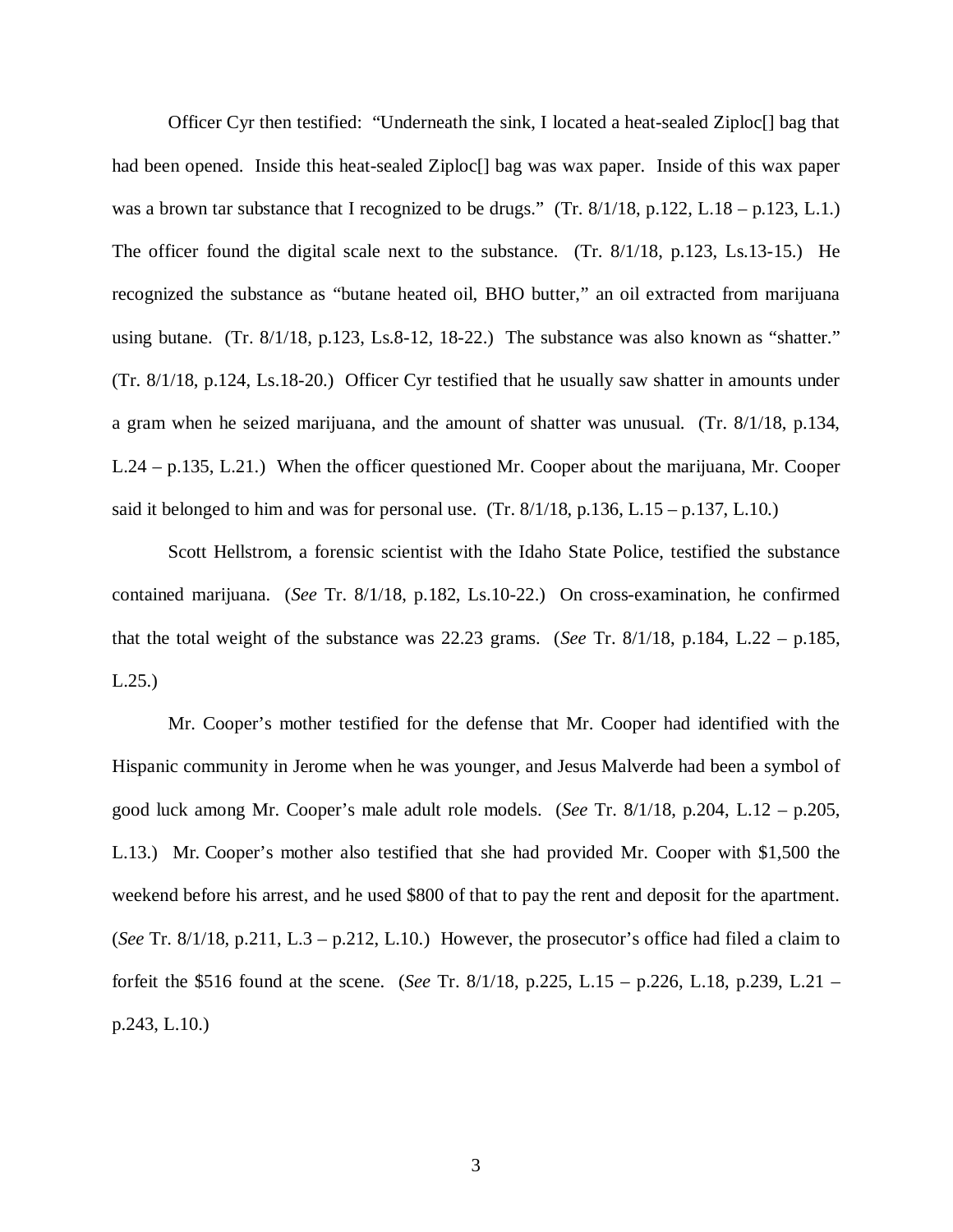The jury found Mr. Cooper guilty of possession of a controlled substance (marijuana) with the intent to deliver. (R., pp.53-54.) Mr. Cooper waived the preparation of a presentence report. (Tr. 8/1/18, p.297, Ls.4-10.)

At the sentencing hearing, the State recommended the district court impose a unified sentence of five years, with three years fixed, to be served consecutively to the sentence in Mr. Cooper's 2015 case.<sup>1</sup> (See Tr. 8/21/18, p.300, Ls.8-12.) Mr. Cooper, "recognizing that we cannot seek anything other than prison," recommended the district court "consider 1 year fixed, 3 years indeterminate and allow the parole board to be the one who can make the best informed decision on how he's doing on the program and whether or not he should be released."  $(Tr. 8/21/18, p.307, L.24 - p.308, L.5)$  Mr. Cooper did not request the sentence here be served consecutively to the sentence in the 2015 case. *(See* Tr. 8/21/18, p.302, L.13-p.308, L.5.)

The district court imposed a unified sentence of five years, with one year fixed, to be served consecutively to the sentence in the 2015 case. (R., pp.106-09.)

Mr. Cooper filed a Notice of Appeal timely from the district court's Judgment of Conviction. **(R.,** pp.113-16.)

#### ISSUE

Did the district court abuse its discretion when it imposed a unified sentence of five years, with one year fixed, upon Mr. Cooper following his conviction for possession of a controlled substance (marijuana) with the intent to deliver?

 $1$  In the 2015 case, Jerome County No. CR 2015-788, Mr. Cooper had a unified sentence of five years, with two years fixed, following his conviction for possession of a controlled substance (methamphetamine). *(See* Tr. 8/21/18, p.303, Ls.11-12, p.310, Ls.2-5, p.311, Ls.12-14.) At the time of the instant offense, Mr. Cooper had been on parole in the 2015 case for about three months. *(See* Tr. 8/21/18, p.300, L.25 - p.301, L.2, p.310, Ls.2-5.)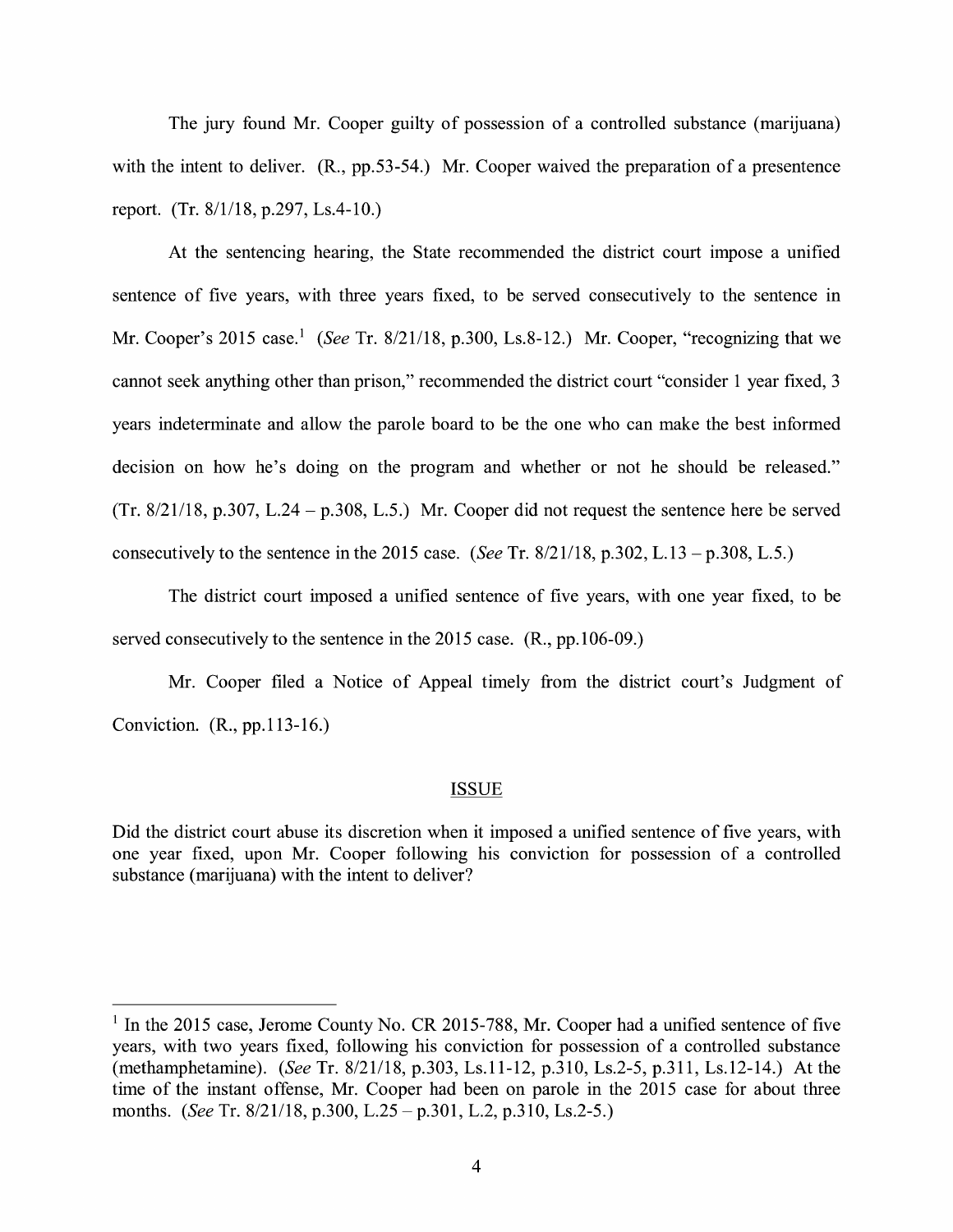#### ARGUMENT

## The District Court Abused Its Discretion When It Imposed A Unified Sentence Of Five Years, With One Year Fixed, Upon Mr. Cooper Following His Conviction For Possession Of A Controlled Substance (Marijuana) With The Intent To Deliver

Mr. Cooper asserts the district court abused its discretion when it imposed a unified sentence of five years, with one year fixed, upon him following his conviction for possession of a controlled substance (marijuana) with the intent to deliver. The district court should have instead followed Mr. Cooper's recommendation by imposing a unified sentence of four years, with one year fixed. *(See* Tr. 8/21/18, p.307, L.24 - p.308, L.5.) Further, considering Mr. Cooper did not recommend the sentence here be served consecutively to the sentence in the 2015 case, the district court should have ordered the sentence run concurrently with the sentence in the 2015 case.

Where a defendant contends that the sentencing court imposed an excessively harsh sentence, the appellate court will conduct an independent review of the record giving "due regard to the nature of the offense, the character of the offender, and the protection of the public interest." *State v. Strand,* 137 Idaho 457, 460 (2002).

The Idaho Supreme Court has held that, "[ w ]here a sentence is within statutory limits, an appellant has the burden of showing a clear abuse of discretion on the part of the court imposing the sentence." *State v. Jackson,* 130 Idaho 293, 294 (1997) (internal quotation marks omitted). Mr. Cooper does not assert that his sentence exceeds the statutory maximum. Accordingly, in order to show an abuse of discretion, Mr. Cooper must show that in light of the governing criteria, the sentence was excessive considering any view of the facts. *Id.* The governing criteria or objectives of criminal punishment are: (1) protection of society; (2) deterrence of the individual and the public generally; (3) the possibility of rehabilitation; and (4) punishment or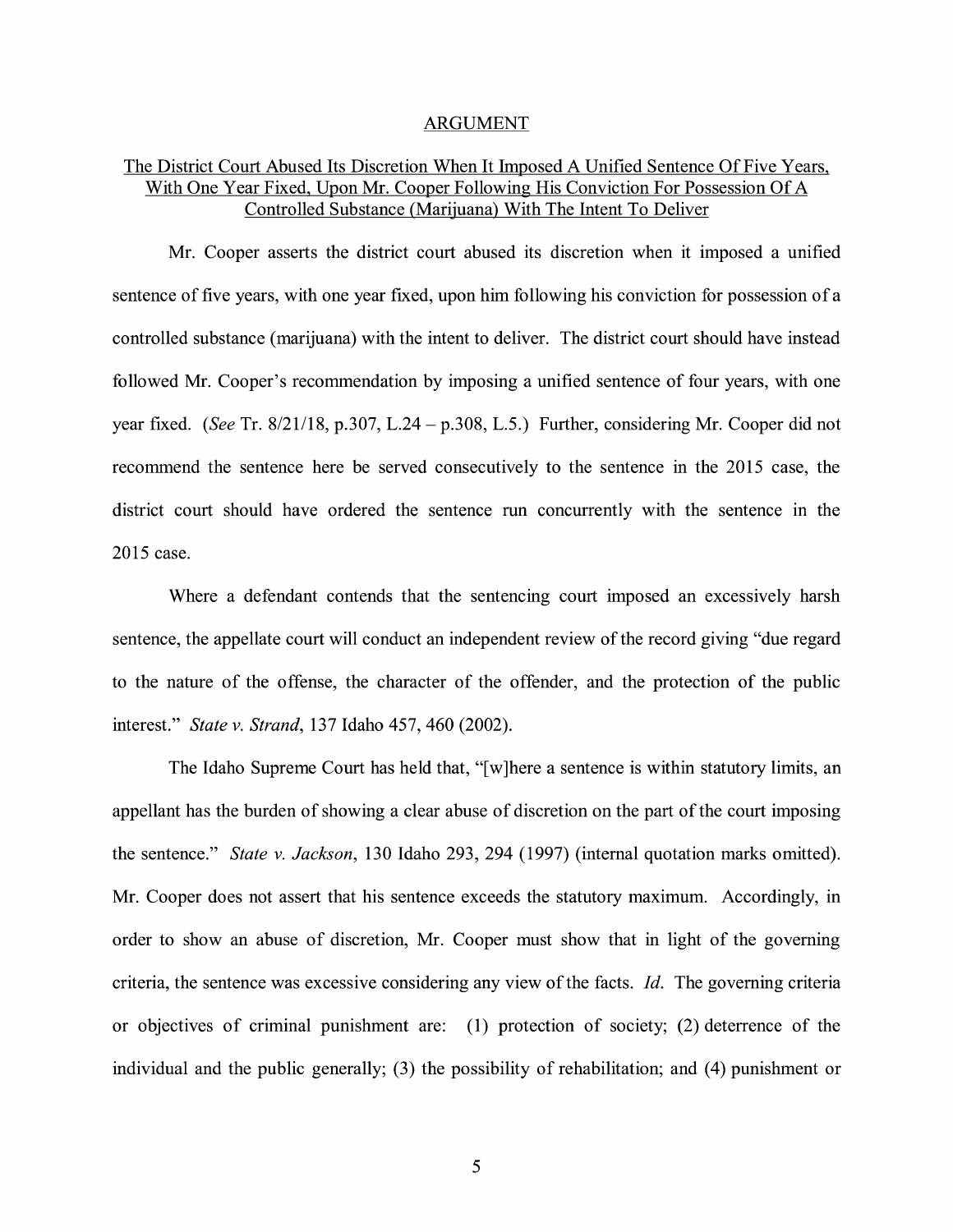retribution for wrongdoing. *Id*. An appellate court, "[w]hen reviewing the length of a sentence . . . consider[s] the defendant's entire sentence." *State v. Oliver*, 144 Idaho 722, 726 (2007). The reviewing court will "presume that the fixed portion of the sentence will be the defendant's probable term of confinement." *Id.*

 Mr. Cooper asserts the sentence imposed by the district court is excessive considering any view of the facts, because the district court did not adequately consider mitigating factors. During the sentencing hearing, Mr. Cooper's counsel explained that in the time leading up to the instant offense, Mr. Cooper "had sustained a serious injury while at work. Because of that, he was not working and, in fact, required surgery. It was the plan to return back to his employment; however, that time had not yet come, and this charge was picked up prior to that time." (Tr. 8/21/18, p.303, Ls.16-22.) Further, Mr. Cooper had moved from a halfway house to his new residence only a few days before the incident. (Tr. 8/21/18, p.303, L.23 – p.304, L.1.) Defense counsel also informed the district court that Mr. Cooper "does have a wonderful support group," and Mr. Cooper's mother was seeking out the possibility of having Mr. Cooper continue his college education while incarcerated. (*See* Tr. 8/21/18, p.304, Ls.13-25.) Additionally, Mr. Cooper suffered from "serious mental health diagnoses", including "an absolutely severe form of anxiety" and "personality disorders." (Tr. 8/21/18, p.305, Ls.1-9.) Mr. Cooper's counsel told the district court that Mr. Cooper had issues with addiction, and he took responsibility for possessing the substance. (Tr. 8/21/18, p.306, Ls.7-24.)

Addressing the district court, Mr. Cooper stated he agreed with the prosecutor that he had ruined "my chances with any rider or probation and that prison is probably necessary." (*See* Tr. 8/21/18, p.308, Ls.20-23.) However, he asked the district court to give him a "respectable sentence in this case, what my attorney is offering you, so that I can get back out and continue